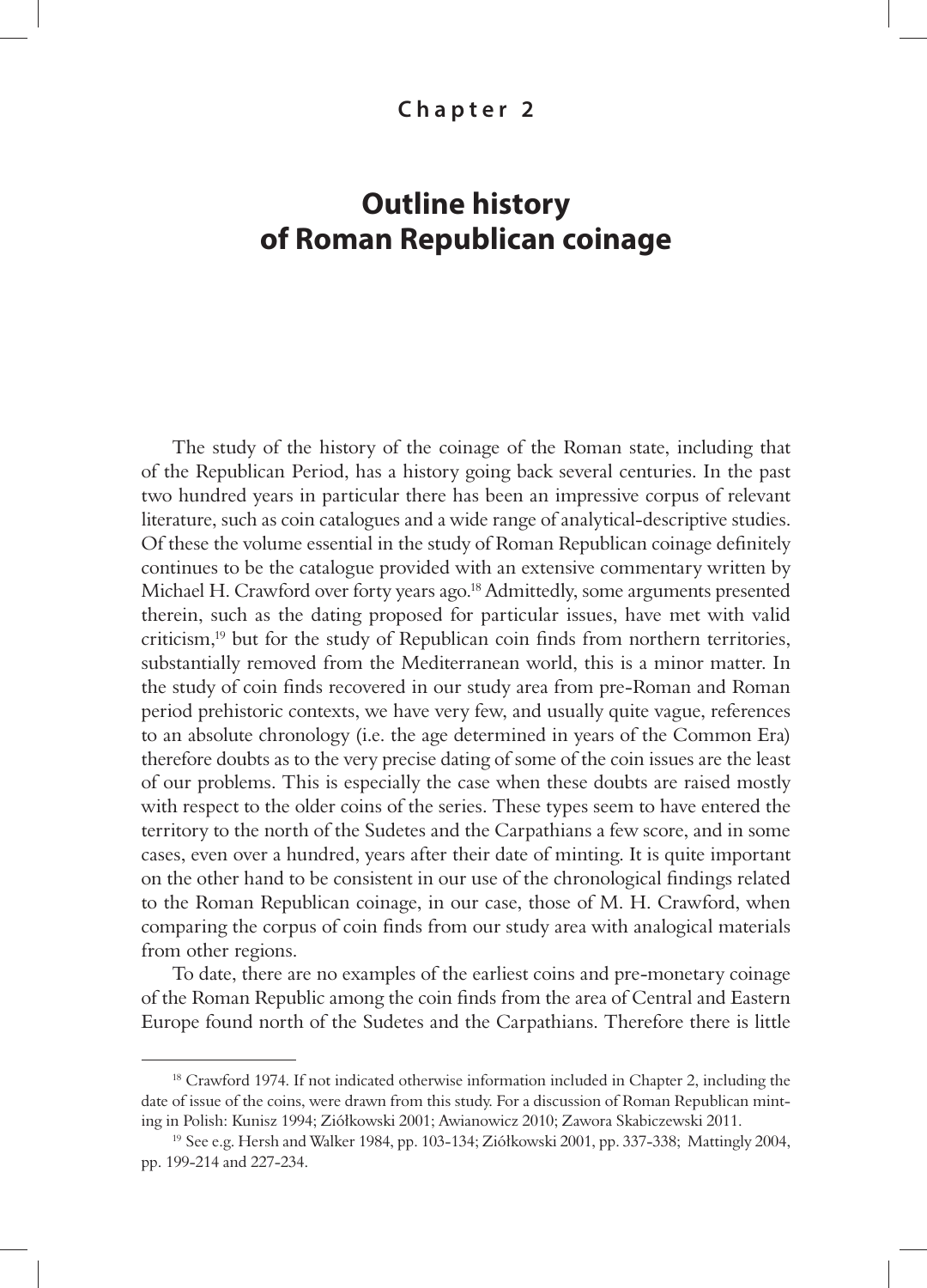sense in introducing the reader to the complicated subject of the beginnings of the Roman coinage in which many details are still the subject of dispute. It is enough to recall that until the onset of the third century BC, the main currency in the Roman Republic were unworked lumps of bronze *(aes rude*) although the first, isolated issues of Greek-style bronze coins struck in southern Italy date to a slightly earlier period, after 326 BC. Since approximately 280 BC, cast bronze bars bearing on each side a recognizable type (*aes signatum*) and cast bronze coins (*aes grave*) started to be issued in Rome. Presumably during the same period, in southern Italy and soon after that also in Rome, Greek-style coins (so-called Romano-Campanian coinage) were also struck in silver (didrachms) and bronze. The *aes grave* series included the as, with a mark of its value "I", in theory, the weight of one Roman pound (ca. 324 g), multiples of the as (tressis – 3 asses, dupondius – 2 asses, and exceptionally, also higher denominations), and its fractions (the principal being the semis  $-1/2$  of an as, the triens  $-1/3$  of an as, the quadrans  $-1/4$  of an as, the sextans  $-1/6$  of an as, the uncia  $-1/12$  of an as and the semuncia  $-1/24$  of an as). The denominational mark of the semis was "S", the uncia was marked with one pellet, the triens, the quandrans and the sextans featured the number of pellets corresponding to their value in unciae (triens – four pellets, quadrans – three pellets, sextans – two pellets). The name for the pound in Latin is *libra* hence the weight standard of these issues is referred to a libral. The role of smaller bronze denominations was presumably played by Greek-style struck coins. This situation was sustained in general until the beginning of the Second Punic War (218-201 BC) except that *aes signatum* ceased to be issued somewhat earlier, in the 240s BC. Years 225-217 BC bring the last issue of *aes grave* with the portrait of a deity on the obverse and a ship's prow on the reverse. The prow series of *aes grave* were issued approximately parallel to the final didrachm issues. These didrachms, with a weight of ca. 6.75 g, issued en masse in 225-214 BC are commonly referred to as quadrigati because their reverse design is Jupiter in a quadriga.

The monetary system based on the quadrigatus and *aes grave* foundered in the early years of the Second Punic War. This, presumably, was due to the heavy financial burden entailed by the involvement of the Roman Republic in this conflict. More reductions were made in the weight of the bronze coins; at the same time, the debasement of the quadrigatus took place. This is also the time of the introduction of the first Roman coins struck in gold, the stater and the half-stater. Around 211 BC a new system took form, based on a new silver coin, the denarius, and also, on the bronze as, now reduced to 1/6 of a pound (sextanal weight standard). This system would be sustained in its general form until the end of the Republican period and carry over into the first three centuries of the Empire. Struck in very good quality silver, the denarius (literally "containing ten"), weighing at first ca. 4.5 g but soon reduced to a little over 4 g, had a value of 10 asses; this was indicated by providing the coins with a denominational mark – "X". The weight of bronze coins also was gradually reduced. Around 140 BC, the value of the as was officially lowered to 1/16 of a denarius; this change was indicated on the denarius itself, with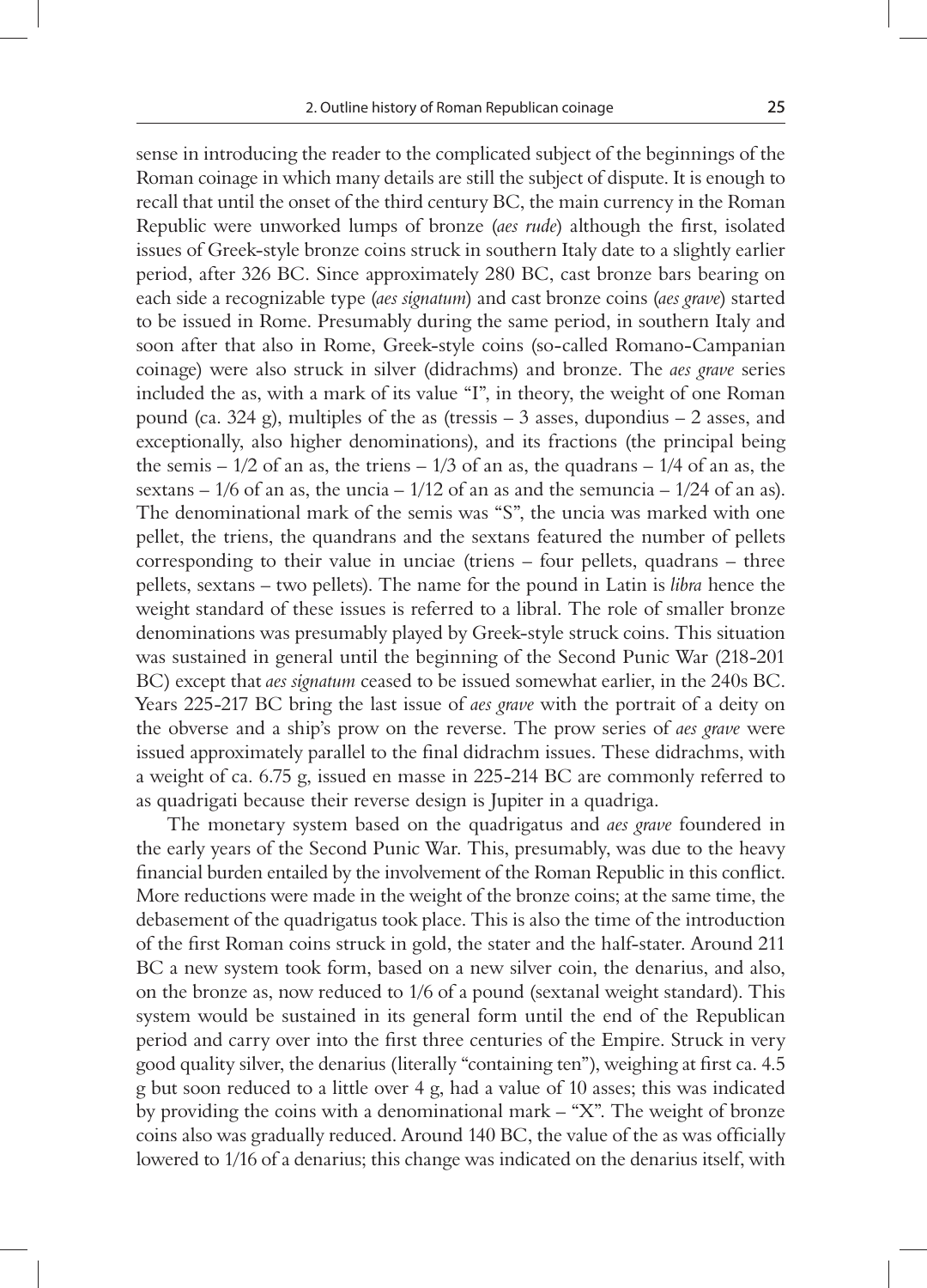a denominational mark described as "X (crossed)", in effect a ligature of characters comprising the number XVI. Other silver coins issued at this time had the value of half a denarius (quinarius; denominational mark "V") and a quarter of a denarius (sestertius; denominational mark – "IIS") with a proportionately reduced weight. Even so, the quinarii and sestertii were never issued on the same great scale as the denarius, on which in practice the entire Roman monetary system rested. The basic system of bronze denominations – multiples and fractions of the as – had remained unchanged since the time of the introduction of *aes grave*. The only difference was that after the 80s BC, the issue of bronze coinage was stopped, only to be revived a few decades later, during the civil wars of the 40s BC.20 Outside this consistent monetary system remained the victoriatus, a silver coin with a weight of 3/4 denarius, introduced approximately at the same time as the first denarii, and taken out of use in the 170s BC. The victoriatus took its name from the goddess Victoria portrayed on its reverse; on its obverse was the head of Jupiter. The value relationship of the victoriatus and the denarius remains an open question. Finally, gold coins were issued in the late third century BC with a nominal value of 20, 40 and 60 asses; their issue stopped with the end of the Second Punic War. The next regular issues of gold coinage would be revived by Julius Caesar only in the 40s BC.

The earliest Roman coins were anonymous, inscribed only with the legend ROMA to indicate the Roman state as their issuer, or *ethnikon,* in reference to the citizens of Rome, a form taken directly from Greek coinage – ΡΩΜΑΙΩΝ in the Greek version, or ROMANO in the Latin. In principle, presumably from the final years of the third century BC, already after the introduction of the denarius, the production of coins in Rome was under the authority of junior officials – *tresviri monetales* (*tresviri aere argento auro flando feriundo*). At the beginning, before the end of the third century and the beginning of the next, only a very small number of coins were provided with inscriptions that can be interpreted as the name of the moneyer. The practice of placing the names of the *tresviri monetales* on coins became widespread during the second century BC. Starting from the end of that century the names of senior Roman officials may be seen on a small number of coins. The designs on bronze coins issued during the second and the first century BC were standardized; apart from a very small number of exceptions they have the image of a god or a goddess on the obverse (as a rule, Janus on asses, Saturn on semisses, Minerva on trientes, Hercules on quadrantes, Mercury on sextantes and Roma or Bellona on unciae) and the prow of a ship on the reverse, analogically as in the final issues of *aes grave*. The denominational marks on bronze coins ("I" for the as, "S" for the semis, and so on) also remain practically unchanged since the time of the introduction of *aes grave*. The standardization of the designs initially applied also to the denarii, which had on their obverse the helmeted head of Roma and the galloping Dioscuri on the reverse. With time, the Dioscuri were replaced on the reverse by an image of a god or a goddess in a quadriga or in a biga, hence the

<sup>20</sup> Hollander 2007, p. 25.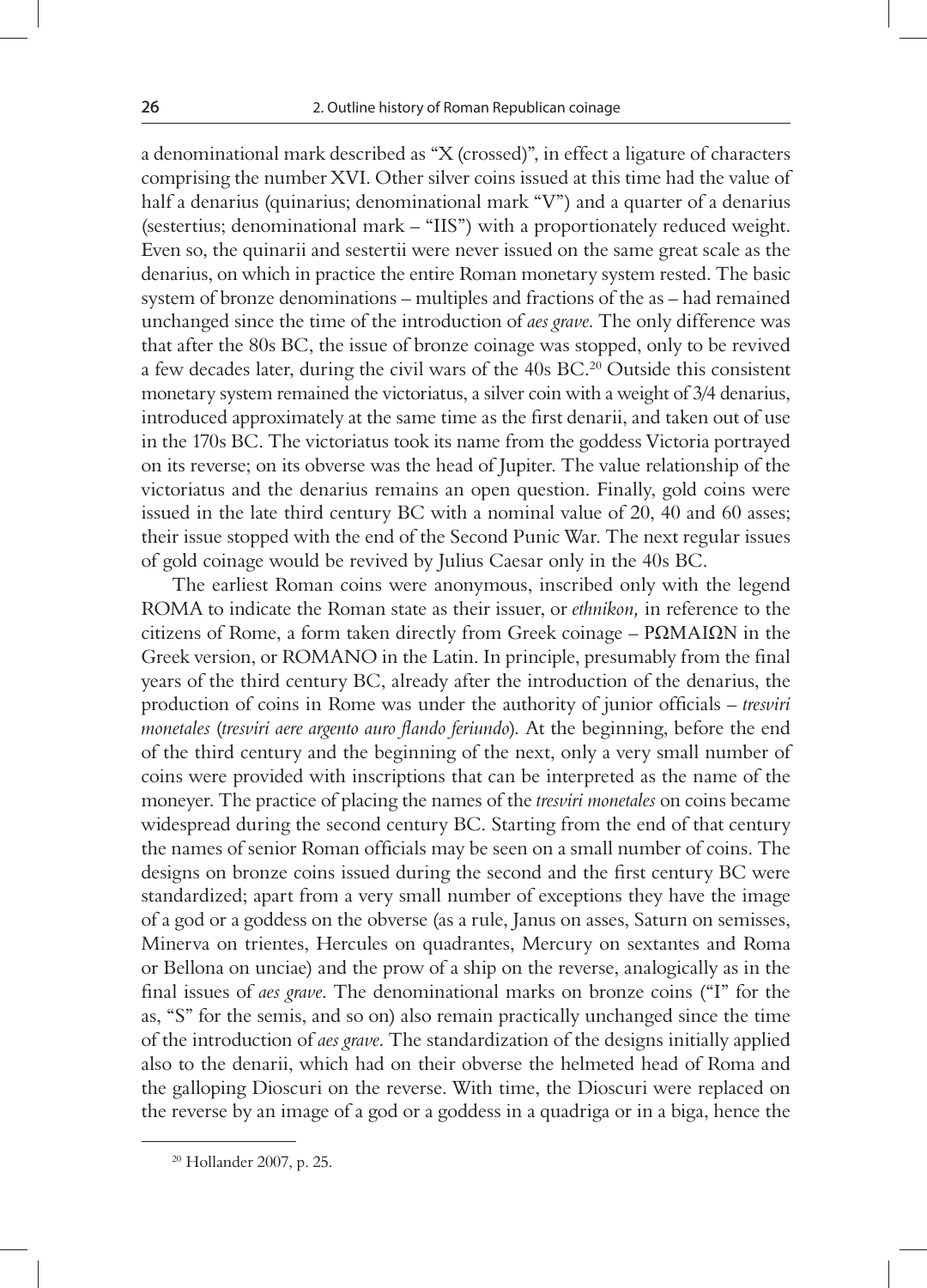popular name – denarii *bigati*. Starting from the late second century BC the styles on the denarii become less uniform and by the first century BC no longer follow any rules. Coins issued by individual moneyers feature a rich selection of images of gods, heroes, historical personages, scenes from mythology, beasts, edifices and other images related either to the Roman state at large, or to the aristocratic family of the moneyer. It is also notable that on some coins, in fact, on the coin dies, small control marks were added, letters, numerals and symbols. These marks presumably were an instrument of quality control, helping to detect irregularities in mint production made using a specific die marked in this way.

The internal unrest of the final decades of the Republic brought a new phenomenon, the appearance of Imperatorial coinage as Roman generals waged civil war on one another, the first of them (following those of Sulla in the 80s BC) issued coins with their name on them, and starting with Julius Caesar, also their portrait. In general the designs placed on Imperatorial coinage conveyed a heavy propaganda message, one mostly directed at the army. This does not mean that with the introduction of the Imperatorial issues coinage was no longer minted under the authority of the moneyers. *Tresviri monetales* continued to issue coins with their names until the ascendance of Emperor Augustus, in the late first century BC. Nevertheless, it would happen that for an extended period, for instance, during the 40-30s – from the death of Julius Caesar to the time when Octavian took full control of the Roman state, practically all of the Roman coinage was Imperatorial coinage. Many Imperatorial coins were struck outside Rome, by military mints on the move with the army. Because it was wartime and there were financial difficulties, not all Imperatorial coins adhered to the standards of weight and silver content. The best known example of devaluation not sanctioned in any way is the large scale issue of the so-called legionary denarii of Mark Antony, minted in 32-31 BC for army pay during the wars with Octavian. These coins had on them designs and inscriptions that refer to the legions included in Mark Antony's army, hence their popular name.

From the numismatic perspective, it is not easy to set an unambiguous dividing line between the period of the Republic and of the Empire.<sup>21</sup> M. H. Crawford brings his catalogue up to 31 BC, the year when Octavian defeated Mark Antony in the Battle of Actium and assumed, albeit not at once, full control over the Roman state. Volume 1 of the monumental Roman Imperial Coinage catalogue by Carol Humphrey V. Sutherland opens with this same year of 31 BC.<sup>22</sup> For the purpose of this study, 27 BC is adopted as the dividing line between the Republican and the Imperial coinage. This was the year in which Octavian adopted the title of Augustus, after which he could be spoken of as Emperor Augustus. This title, which for Octavian Augustus became *de facto* his name, was placed on coins justifying,

<sup>21</sup> See Ziółkowski 2001, pp. 312-313.

<sup>22</sup> Sutherland 1984, p. 1.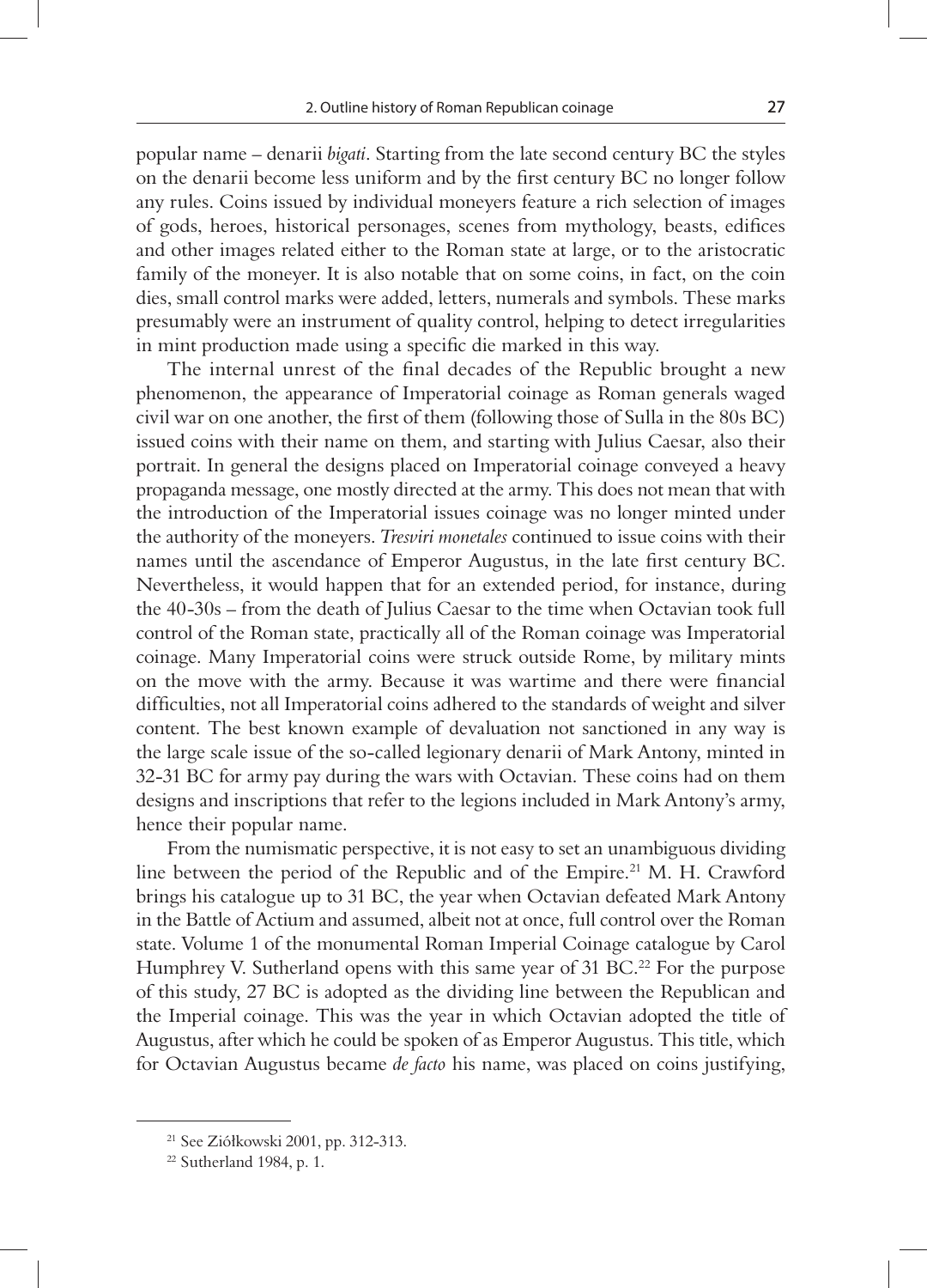in a way, our choice of 27 BC as a watershed in Roman numismatics.23 The arguments for using the year 27 BC as the exact point in time separating the two major periods in the history of the Roman state and coinage, is no less frail than those for using 31 BC for the same purpose. In the reorganization of the Roman coinage after the period of civil wars, Augustus retained the system based on the denarius, raising its weight and silver content, previously slightly lowered. The denarius struck in almost pure silver with a weight of ca. 3.99 g was still valued at 16 asses; issued in small quantities, the quinarius continued to have the value of half a denarius. Multiples of the as (dupondius – 2 asses, sestertius – 4 asses) and its half (semis) were struck in brass (orichalcum), the as itself and the quadrans – in copper.24 Augustus also continued the gold coinage (aureus) revived on a more regular basis by Julius Caesar, now valued at 25 denarii.25 The high standard of the denarius was sustained until AD 64, when Nero reduced its weight to ca. 3.18 g, lowering at the same time its median silver content to ca. 93.5%.26 Subsequent decades brought steady devaluation of the denarius; by the AD 190s the silver content in the denarius would drop below 50%, and during the second half of the third century AD, the denarius practically became a copper coin with only symbolic silver content.

For the Republican period, there are therefore many issues that we can associate, either with confidence or tentatively, with the Roman state. Alongside them were in existence quite a number of coins struck according to the Roman monetary system by non-Roman issuers. This is true for example of the Iberian denarius coinage that circulated in what today is Spain during the second and early first centuries BC, <sup>27</sup> and the northern African Numidian denarii of the first century BC. <sup>28</sup> This coinage was issued by states that were usually in some form of dependence on the Roman Republic, as a rule, as a result of its involvement in a war waged in that region and the need to pay an army. A small quantity of these non-Roman denarii entered circulation in the Roman state; this is confirmed by the presence of Numidian coins in some denarii hoards from Italy.29

Next to coins struck according to the Roman denominational standards, the monetary system of the Roman Republic at large may be said to have also included Greek coinage issued in eastern regions of the Mediterranean, incorporated by Rome as provinces, or coins struck by Hellenistic states subject to Rome.<sup>30</sup> Silver

 $23$  An analogous approach was presented by e.g., Ernest Babelon (Babelon 1885, p. XI) and Andrzej Kunisz (Kunisz 2001, p. 342)

<sup>24</sup> Sutherland 1984, p. 3 and f.

<sup>25</sup> Sutherland 1984, p. 3.

<sup>26</sup> Kunisz 1978, pp. 74-97; Sutherland 1984, p. 4-5.

<sup>27</sup> Crawford 1985, pp. 91-97.

<sup>28</sup> Crawford 1985, pp. 247-248.

 $29$  See e.g. Crawford 1969, p. 123 (the Contigliano hoard), 125 (the Avetrana hoard), 131 (the Cerriolo hoard).

<sup>30</sup> Crawford 1985, pp. 143-221.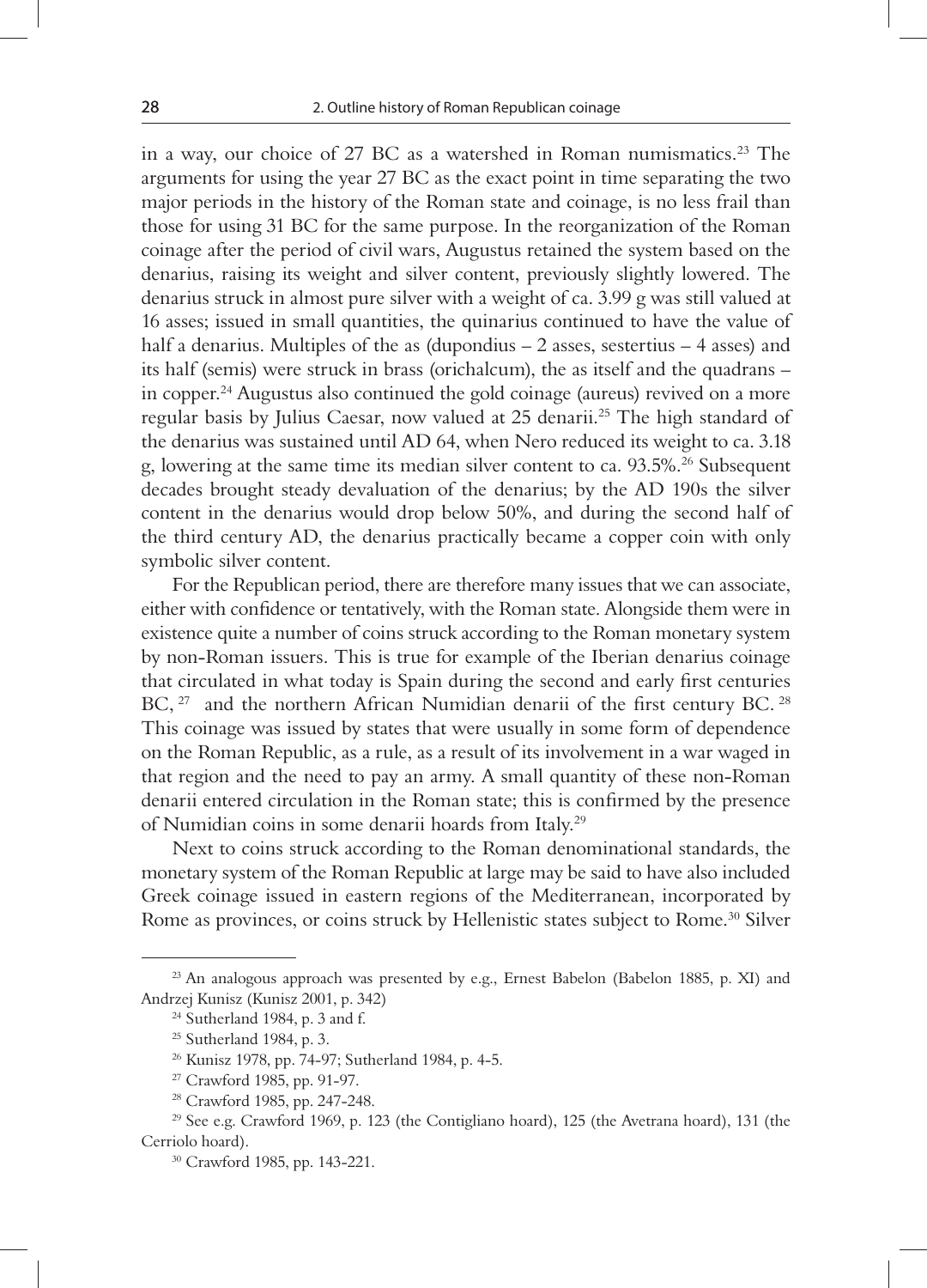coinage minted according to the Greek monetary system, usually based on the drachm and its multiples and fractions, remained in an official relationship with Roman denominations. One example are the drachms of the Greek colonies in Dalmatia: Dyrrachium and Apolonia, issued in large quantities starting from the late third century until the first century BC.<sup>31</sup> Another example is the cistophoric coinage of Pergamum, $32$  issued even during the period of the Empire. Some elements of Greek coinage would linger within the Roman Empire until the end of the third century AD.

Next to the official coinage of the client states of Rome, there were also diverse imitative coins. Imitations are coins modelled on official coin types, e.g., Roman denarii, issued to fill a gap in the monetary circulation or some other area of coin use. Imitations were not intended – at least, in theory – to deceive the users, as was the case of counterfeit coins. However, in practice the dividing line between imitations and counterfeit coins is fluid. In this context more notable are so-called barbarian imitations of denarii that were minted by tribes living in the territory outside the reach of the Mediterranean culture but under its influence. A notable example are the very numerous and typologically diverse Dacian imitations<sup>33</sup> from the area of modern Romania, and coins of the Celtic tribe of the Eravisci<sup>34</sup> established in Pannonia, now in Hungary.

In principle imitation denarii were silver coins although, often, with a slightly lower weight and of an inferior quality of metal compared to the official Roman coins. Altogether different were the plated denarii, passed off as made of silver, but not actually made of this metal, or simply, forged coins. The plated denarii often had a relatively thick coating of silver over a core of base metal, mostly copper alloy (*nummi subaerati*) or containing iron (*nummi subferrati*). It is possible that some of the plated denarii in fact came from the official Roman mint, perhaps as a result of dishonest dealings of its workers.35 Very likely, these underhand dealings may have been countered, although we are not in a position to prove it was actually so, $36$  by the issue in the first century BC of denarii series with serrated edges (*nummi serrati*). During the same periods when the denarii *serrati* were issued, some denarii without serrated edges were minted as well. It is interesting that there were plated denarii *serrati* in circulation, which means if serration had been meant to deter the production of plated denarii, the measure was not entirely successful. Perhaps, the outbreak of denarii forgeries may have something to do also with the presence on the Republican denarii, and on denarii and aurei from the early years of the Empire, of small punch marks, so-called banker's marks. These were simple symbols (e.g., a crescent, a circle) or letters stamped on the coins already in

<sup>31</sup> Crawford 1985, pp. 224-225.

<sup>32</sup> Crawford 1985, pp. 158-160.

<sup>33</sup> Davies 2006, pp. 321-355; Lockyear 2008, pp. 155-172.

<sup>34</sup> Biró-Say 1980, pp. 339-341; Crawford 1985, p. 236.

<sup>35</sup> Sydenham 1952, pp. XLIII-XLIV.

<sup>36</sup> Crawford 1974, p. 581.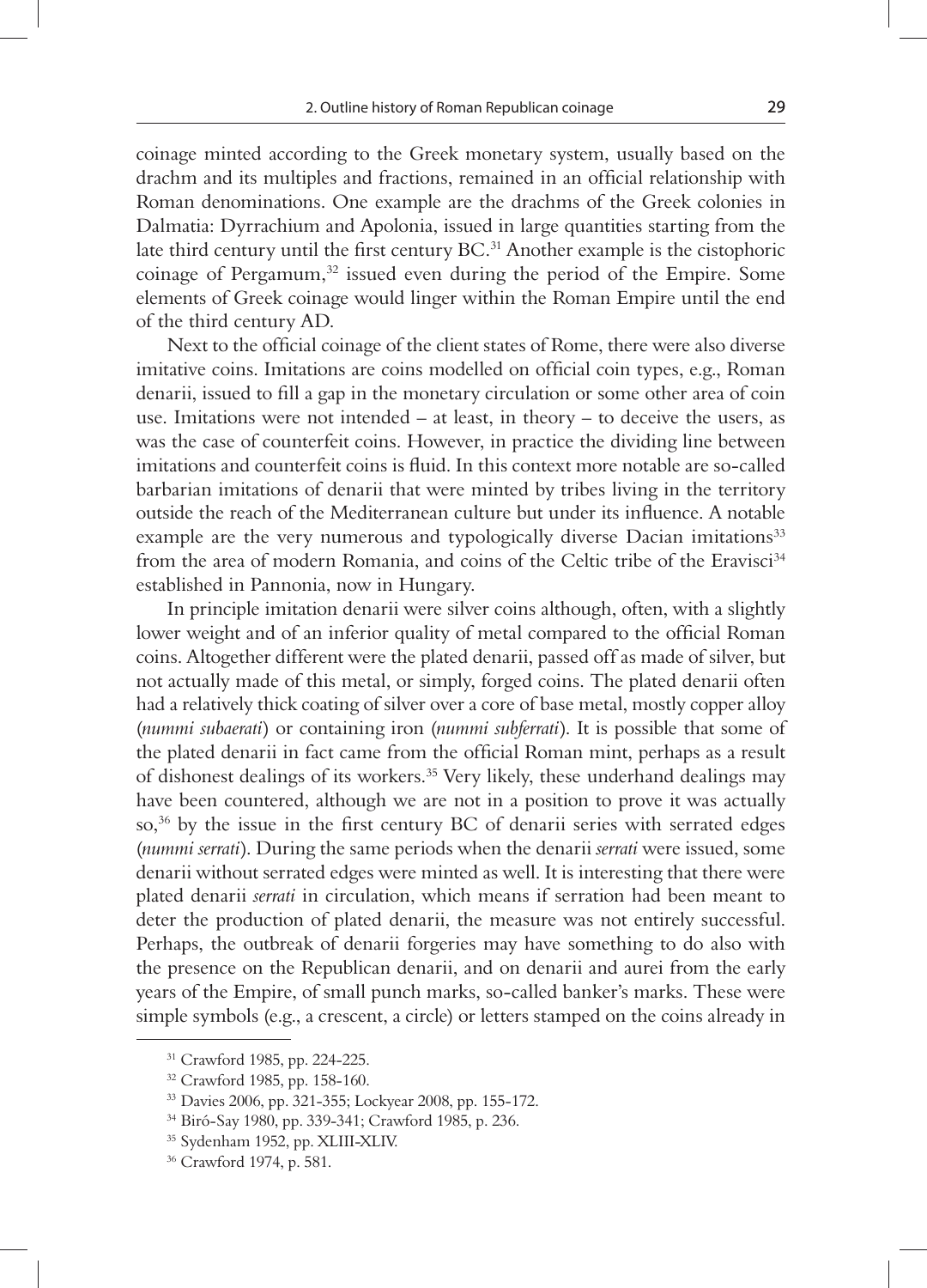circulation. The purpose of these punch marks is not entirely clear, but it is very likely that they were stamped on the denarii by private individuals to confirm the integrity of the coins.37

Before closing, we wish to recall an obvious point, often disregarded by numismatists whose focus is restricted to the Roman coinage. Looking from the perspective of the late Republic and the Imperial period, when Roman coins were ubiquitous in the Mediterranean Sea basin, we need to recollect that in during its early days the Roman coinage accounted for only a minor fraction of coins in circulation in Italy, and even more so, in other regions.38 The circulation of currency in the region was dominated by Greek and Greek-style coins, for example those struck in large numbers by the Greek cities in southern Italy and Sicily. By the time Rome started to issue its first coins, the Greek coinage in the region already had a long history and tradition going back to the sixth century BC. Only with time, parallel to the political and economic development of the expanding Roman state, did Roman coinage assume an increasingly stronger position, which gradually led to a situation when from one century to the next it dominated circulation in the entire Mediterranean world until Late Antiquity. This is worth noting because, at least up to the time of the Second Punic War there is little sense in treating Roman coins selectively when studying the influx of coinage from the Mediterranean region to the territory north of the Sudetes and the Carpathians. It is absolutely necessary to take into account, in this case, the background – the non-Roman coins that were part of the monetary circulation within the Roman state and in the adjacent region.

Finally, we need to describe in brief the circulation of Republican coins within the Roman Empire. For the first decades of the first century AD Republican denarii account for a significant proportion of the silver coins in circulation, on a par with issues of the first Julio-Claudian emperors. This situation changed after the reforms of Nero in 64 AD. From this time, the new Roman coinage was of a quality inferior to the older, Republican denarii and issues of the first emperors. Formally speaking, pre-AD 64 denarii had been taken out from circulation by the decree of Trajan of AD 107 and soon after this date they practically, went out of use, although this did not happen at once and not all of them were withdrawn.<sup>39</sup> The decree sanctioned the phenomena operating in monetary circulation described by the Gresham-Copernicus law. Struck of good silver, the heavier denarii of the first Julio-Claudian emperors, pre-AD 64 issues, were the first to go out of use,

<sup>37</sup> Mattingly 1965, p. XXVIII. So far no convincing answers have been put forward as to who, where and when these coins were stamped with punch marks and what purpose they served. For a concise review of views presented to date see: Bufalini 2005, pp. 16-19. All the same, the fact that some of the punch marks have the shape of the letters of the Latin alphabet shows that they originated in the territory of the Roman state.

<sup>38</sup> Cf. Crawford 1984, pp. 1-51.

<sup>39</sup> Duncan-Jones 1994, pp. 195-196; Kunisz 2001, pp. 350-351.